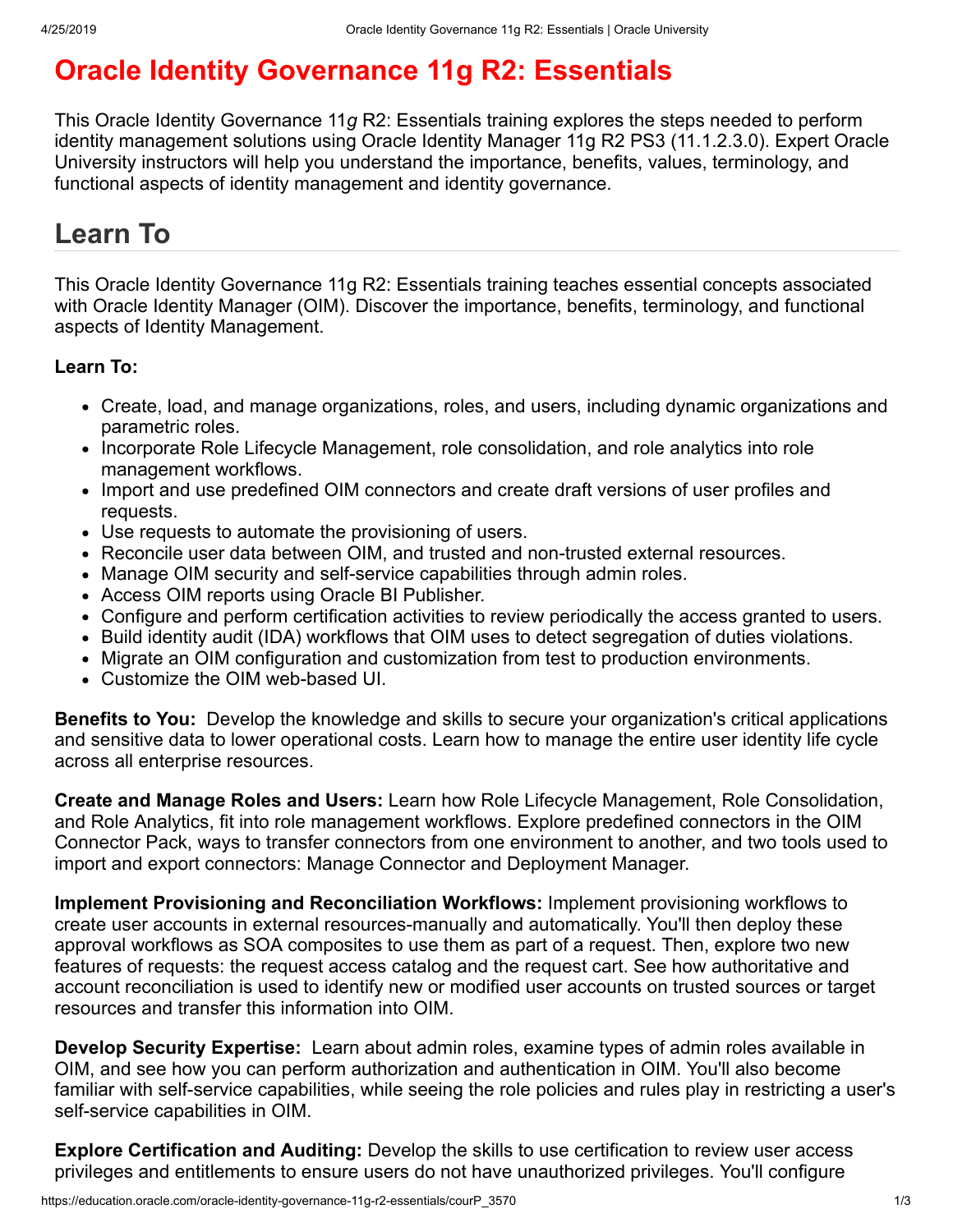certification workflows so reviewers can certify (approve) or revoke (reject) privileges. You'll then explore the new Identity Audit (IDA) module for PS3, including how to use IDA to detect segregation of duties violations in OIM.

**Dive into Web GUI Customization:** Learn how to customize the Web-based UI of OIM. Learn how to change the console logo, add a link that redirects the user to a certain URL, and provide custom, descriptive information for entitlements associated with an application instance. Entitlement descriptions help requesters, approvers, and certifiers better understand the functionality associated with the entitlements so you can choose which entitlements to include in the request cart.

### **Prerequisites**

#### **Suggested Prerequisite**

- Oracle Identity Manager 11.1.2.3: New Features and Enhancements Ed 1
- A general comprehension of LDAP concepts
- A good familiarity with a Linux-based environment

#### **Required Prerequisite**

- A general comprehension of Oracle WebLogic Server and Oracle Database.
- A high-level understanding of SOA, BPEL and JDeveloper

### **Audience**

- Administrator
- Analyst
- Developer
- End User
- Implementer

## **Course Objectives**

- The four solutions-based, functional areas of Oracle Identity Management: Access Management, Identity Governance, Directory Services, and Mobile Security
- The role that OIM plays in both Identity Governance and Oracle Identity Management
- The tiers of the OIM architecture
- How to launch OIM and use the new Identity Self Service Console
- How to create and manage organizations, roles, and users
- How to use the Bulk Load Utility to load users, roles, and role assignments into OIM
- How to incorporate Role Lifecycle Management, role analytics, and role consolidation into role management workflows
- How to customize and save searches
- How to provision users to resources through request-level and operation-level approval workflows
- How to provision users to disconnected resources
- How to manage security and self-service capabilities in OIM through admin roles
- How to access operational, historical, exception, and entitlement reports in OIM using Oracle BI Publisher